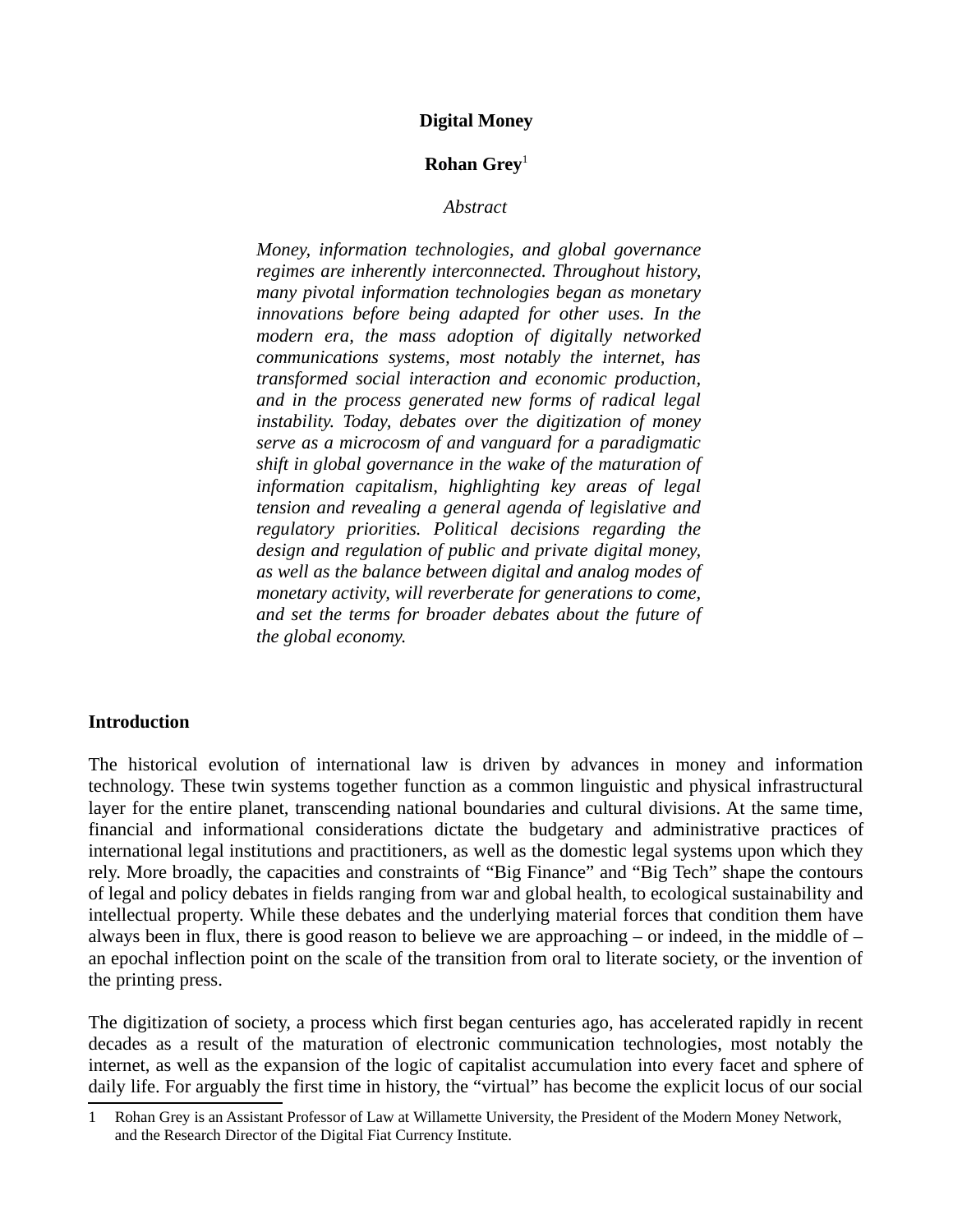imaginary and shared political experience, rather than a superimposition on top of it.<sup>[2](#page-1-0)</sup> This new mode of collective ordering, like those that came before it, is precipitating the emergence of a new global legal regime, fashioned out of a combination of old and new jurisprudential tools and principles. While this regime will necessarily address and incorporate a wide range of issues and considerations – many of which are discussed elsewhere in this book – one area of particular importance to international lawyers is the design and regulation of digital money.

Money lies at the core of all financial systems, and innovations in monetary media and their accompanying institutional structures have played a defining role in many periods of major social transformation.<sup>[3](#page-1-1)</sup> At the same time, key innovations in information technology, including the invention of writing itself, first began as monetary innovations, before later taking on wider social and cultural significance. Today, digital money functions as a microcosm of and vanguard for a paradigmatic shift in global governance in the wake of the maturation of information capitalism, highlighting key areas of legal tension and revealing a general agenda of legislative and regulatory priorities. Political battles over the appropriate balance between social welfare and profit-seeking, privacy and surveillance, and local and global sovereignty in the context of digital money represent the tip of the spear of a broader geopolitical realignment, whose societal consequences will be far-reaching and comprehensive.

The remainder of this chapter proceeds as follows: Part I revisits early legal debates over the social significance of the internet, particularly in relation to older digitally networked technologies that shaped the modern international financial system. Part II explores the historical and legal foundations of money, and the ways in which monetary systems and informational processes have evolved in the wake of the transition from industrial capitalism to information capitalism. Part III evaluates contemporary debates over the design and regulation of digital money, and considers their legal and political implications for the future of the global economy.

# **I. The Financial Foundations of the Network Society**

*Electronics has been a handmaiden to commerce ever since the telegraph... Given this long history, new problems in cyberlaw may be very old issues in banking law.*

 $-$  Joseph Sommer<sup>[4](#page-1-2)</sup>

Digital historians trace the origins of the modern internet to networked computer systems developed by the U.S. military in the 1960s.<sup>[5](#page-1-3)</sup> It was not until the 1990s, however, that personal and commercial use began to take off. This development, in turn, inspired techno-utopians and hackers, who until then had been relegated to the fringes of popular culture, to confidently declare the dawning of a new era of mankind, encapsulated most vividly in John Perry Barlow's infamous "Declaration of the Independence of Cyberspace" in 1996:

<span id="page-1-0"></span><sup>2</sup> *See, e.g.*, Melinda Sebastian & Wesley Shumar, *The Digital Age and the Social Imaginary, in* Remembering and Forgetting in the Digital Age 188 (Florent Thouvenin et al eds., 2018); Christopher Kelty, Geeks, Social Imaginaries and Recursive Publics, 20(2) *Cultural Anthropology* 185.

<span id="page-1-1"></span><sup>3</sup> *See, e.g.*, William N. Goetzmann, *Money Changes Everything: How Finance Made Civilization Possible* (2017).

<span id="page-1-2"></span><sup>4</sup> Joseph Sommer, Against Cyberlaw, 15 *Berkeley Tech. L.J.* 1145, 1201 (2000).

<span id="page-1-3"></span><sup>5</sup> *See, e.g.*, Yasha Levine, *Surveillance Valley: The Secret Military History of the Internet* (2018).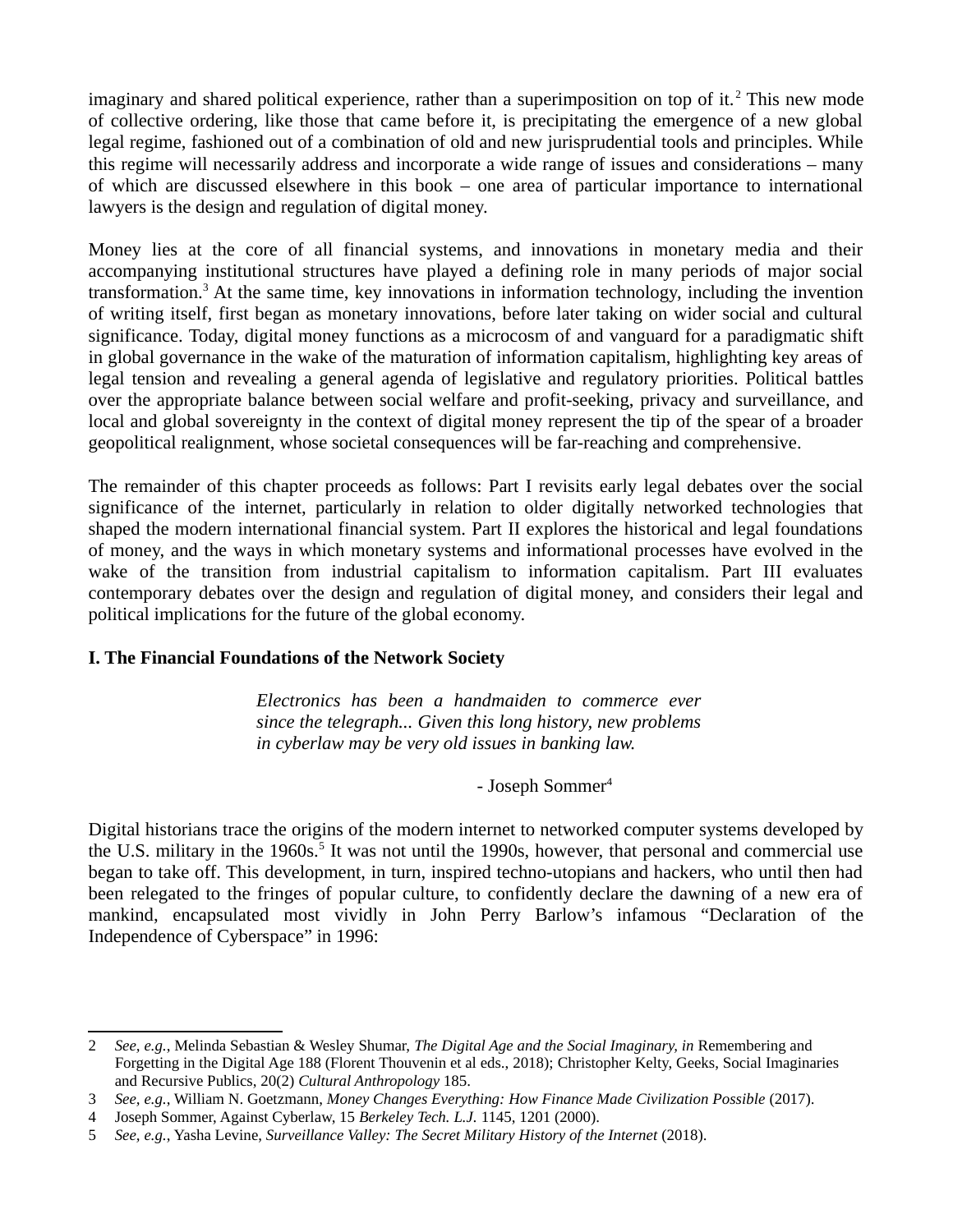Governments of the Industrial World, you weary giants of flesh and steel, I come from Cyberspace, the new home of Mind. On behalf of the future, I ask you of the past to leave us alone. You are not welcome among us. You have no sovereignty where we gather. $6\sigma$  $6\sigma$ 

Around the same time, a spirited debate broke out among legal theorists over whether "cyberlaw" constituted a new, distinct legal subfield, worthy of its own independent study, or merely the latest iteration in a longstanding dialectical relationship between law and technological innovation.<sup>[7](#page-2-1)</sup> The most prominent advocate of the "skeptical" view was U.S. Court of Appeals Judge Frank Easterbrook, who in 1996 accused cyberlaw-enthusiasts of "multidisciplinary dilettantism" and the "cross-sterilization of ideas."<sup>[8](#page-2-2)</sup> According to Easterbrook, cyberlaw was no more a distinct field than the "Law of the Horse" had been in the nineteenth century, and any attempt to understand it solely on its own terms was "doomed to be shallow and to miss unifying principles."<sup>[9](#page-2-3)</sup> Instead, Easterbrook argued, "[o]nly by putting the law of the horse in the context of broader rules about commercial endeavors could one really understand the *law* about horses."[10](#page-2-4)

In 1999, legal historian Eben Moglen introduced the term "network society" to distinguish the technological aspects of the internet from the societal transformation he believed would inevitably accompany their widespread adoption.<sup>[11](#page-2-5)</sup> According to Moglen:

We often discuss "the Internet" as though it were either a thing or a place, but we do better at grasping the legal and political issues the net presents if we think of "the Internet" as the name of a social condition: the fact that everyone living in the networked portions of the world can now communicate with anyone else directly, without intermediaries, reaching very large numbers of people at almost no cost. A society in which everyone is connected to everyone else behaves differently from any society that has ever existed before; past "principles" of social and economic law, things that seemed always true everywhere, aren't anymore.<sup>[12](#page-2-6)</sup>

In practice, Moglen's vision of universally disintermediated social interconnection has since – at least thus far – been belied by the persistent centralizing influence of telecommunications operators, internet service providers, and more recently, online platforms such as Google, Amazon, and Facebook. On the other hand, his insistence that the historical significance of the internet be understood primarily in sociological rather than technological terms serves to both reframe and clarify the stakes of the underlying legal debate.

In 2000, Federal Reserve attorney Joseph Sommer offered an alternative cyber-skeptic take, arguing that many of the legal issues raised by internet were prefigured by the laws governing earlier digital

- <span id="page-2-3"></span>9 Easterbrook, *supra*.
- <span id="page-2-4"></span>10 Easterbrook, *supra* at 208.
- <span id="page-2-5"></span>11 Eben Moglen, Anarchism Triumphant: Free Software and the Death of Copyright, 4(8) *First Monday* (1999), https://journals.uic.edu/ojs/index.php/fm/article/view/684/594.
- <span id="page-2-6"></span>12 Eben Moglen, Free Software Matters: When Code Isn't Law, *Linux User* (April 23, 2000), http://moglen.law.columbia.edu/publications/lu-01.html. *See also* Eben Moglen & Pamela S. Karlan, The Soul of a New Political Machine, The Online, The Color Line, and Electronic Democracy, 34 *Loy. L.A. L. Rev.* 1089, 1105 (2001).

<span id="page-2-0"></span><sup>6</sup> John Perry Barlow, *A Declaration of the Independence of Cyberspace*, Electronic Frontier Foundation (Feb. 8, 1996), https://www.eff.org/cyberspace-independence.

<span id="page-2-1"></span><sup>7</sup> For an overview, *see* Paul Schiff Berman, *Introduction, in* Law and Society Approaches to Cyberspace, xi, xiii (Paul Schiff Berman, ed., 2007).

<span id="page-2-2"></span><sup>8</sup> Frank H. Easterbrook, Cyberspace and the Law of the Horse, 1996 U. Chi. L. Forum 207, 207 (1996). Se*e* a*lso*  Lawrence Lessig, The Law of the Horse: What Cyberlaw Might Teach, 113 *Harv. L. Rev.* 501.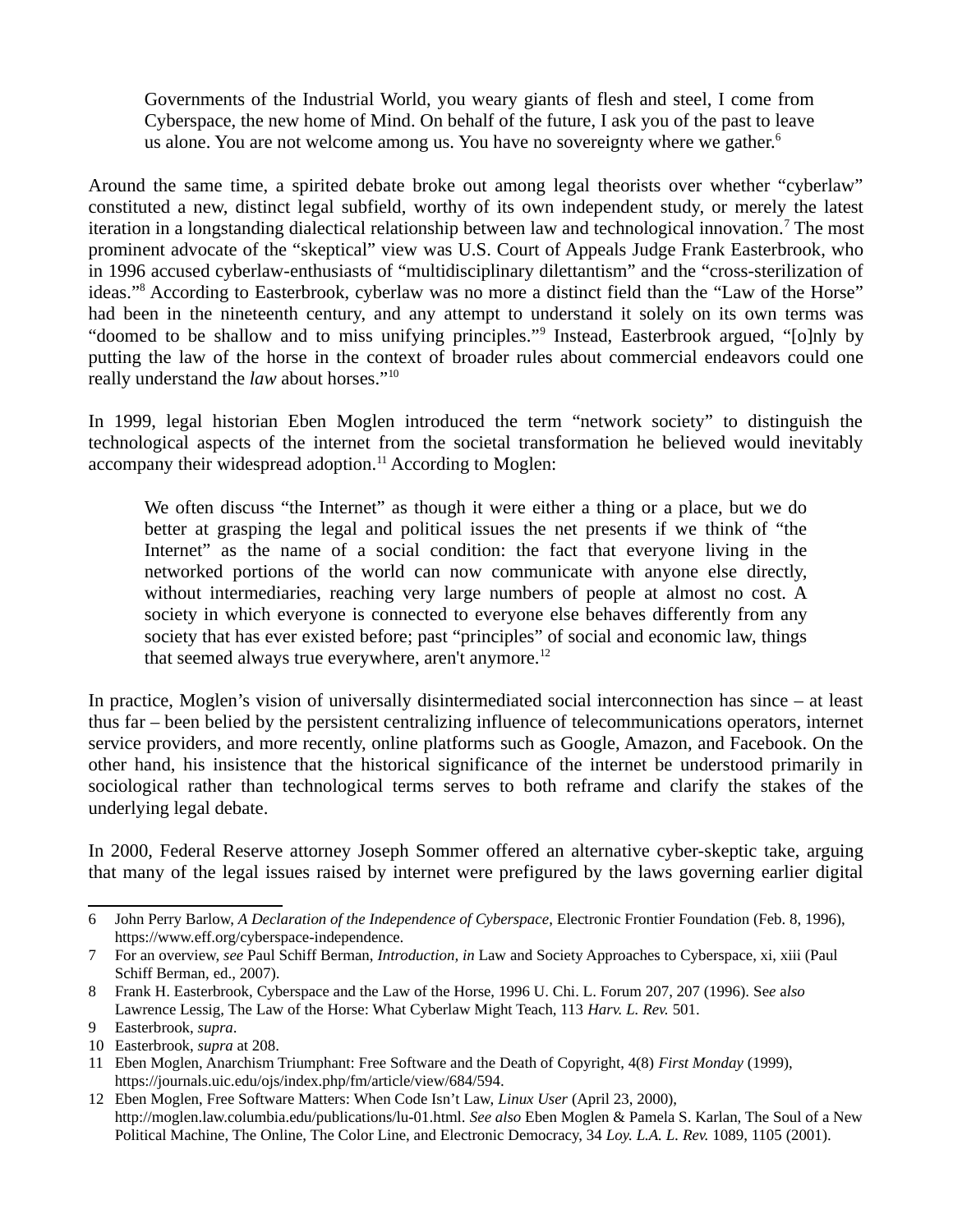financial networks, which in turn were derived from much older jurisprudential principles.<sup>[13](#page-3-0)</sup> According to Sommer, "The law of electronic commerce has...been around since at least the 1860s and has been the topic of legal analysis since at least the 1920s."<sup>[14](#page-3-1)</sup> Additionally, questions of political sovereignty, such as "how does the law of a state deal with communities not defined by that state?" and "How do such communities govern themselves?" were "old [problems] with many manifestations."<sup>[15](#page-3-2)</sup> In particular, Sommer noted that banking was a "quintessentially networked activity," and the "international banking community...is a good example of a…'virtual community'…[and] shows us that the problem of autonomous or transnational communities is an old one, often resolved satisfactorily."<sup>[16](#page-3-3)</sup>

Notwithstanding the clear difference in tone and emphasis, there is less daylight between Moglen and Sommer than initially appears. In particular, Sommer agrees that new information technologies often "wreak major social change," and acknowledges that "[i]f [movable type and the television] were not socially transformative, nothing is."<sup>[17](#page-3-4)</sup> In his view, however, social transformation often results in novel deployment of existing law, rather than the development of new law *per se*. For example, the basic informational flow of digitally networked systems is governed by the laws of records and messages, which have "been around since the telegraph...[T]he Internet is merely bringing them to our attention."[18](#page-3-5) Moreover, to the extent technology spurs legal innovation, there tends to be a significant lag, "in part because [new technologies] are unlikely to generate new [social] practices immediately."<sup>[19](#page-3-6)</sup> For example, Sommer notes that "the first 'cyber-statute' may have been Article 4A of the Uniform Commercial Code, promulgated in 1989, codifying the practice of bank wire transfers...[Yet] [w]ire transfers have existed since at least the days of the transatlantic cable, so Article 4A codified well over a century of practice."<sup>[20](#page-3-7)</sup>

By comparison, Moglen views the internet as the perfection of a networked communication system whose origins lie millennia ago with the introduction of the postal service by the Roman Emperor Augustus.<sup>[21](#page-3-8)</sup> To that end, he readily acknowledges that the radical implications of transitioning to a "network society" may not be fully realized for at least one or two more generations, and will be at least partly contingent on political and technological decisions that have yet to be made.<sup>[22](#page-3-9)</sup> Furthermore, Moglen recognizes the underlying technical similarities between the internet and earlier forms of digital technology. In his view, however, the ability to capture and share an extremely diverse range of symbolic information via identical bitstreams across a globally integrated network represents a qualitative leap in communicative capacity, which in turn generates novel forms of radical legal instability.<sup>[23](#page-3-10)</sup>

Both Moglen and Sommer, therefore, situate the emergence of the internet within a larger narrative of evolving communications technologies, in which media initially designed for narrow purposes take on new functions and social significance as they mature. In addition, both recognize that the internet's

- <span id="page-3-6"></span>19 *Id.* at 1148.
- <span id="page-3-7"></span>20 *Id*.

<span id="page-3-9"></span>22 Eben Moglen, *Why Freedom of Thought Requires Free Media and Why Free Media Requires Free Software*, Address at Re:Publica, Berlin (May 2, 2012), https://www.softwarefreedom.org/events/2012/Moglen-rePublica-Berlin/ transcript.html.

<span id="page-3-0"></span><sup>13</sup> Sommer, *supra*. *See also* James Rogers, The New Old Law of Electronic Money, 58 *S.M.U. L. Rev.* 1253 (2005);

<span id="page-3-1"></span><sup>14</sup> Sommer, *supra* at 1188.

<span id="page-3-2"></span><sup>15</sup> *Id.* at 1190.

<span id="page-3-3"></span><sup>16</sup> *Id.* at 1192-93.

<span id="page-3-4"></span><sup>17</sup> *Id.* at 1148-49.

<span id="page-3-5"></span><sup>18</sup> *Id.* at 1229.

<span id="page-3-8"></span><sup>21</sup> Eben Moglen, *Snowden and the Future, Part I: Westward the Course of Empire*, Lecture at Columbia Law School (Oct. 9, 2013), http://www.snowdenandthefuture.info/PartI.html.

<span id="page-3-10"></span><sup>23</sup> Moglen, *supra* note 11.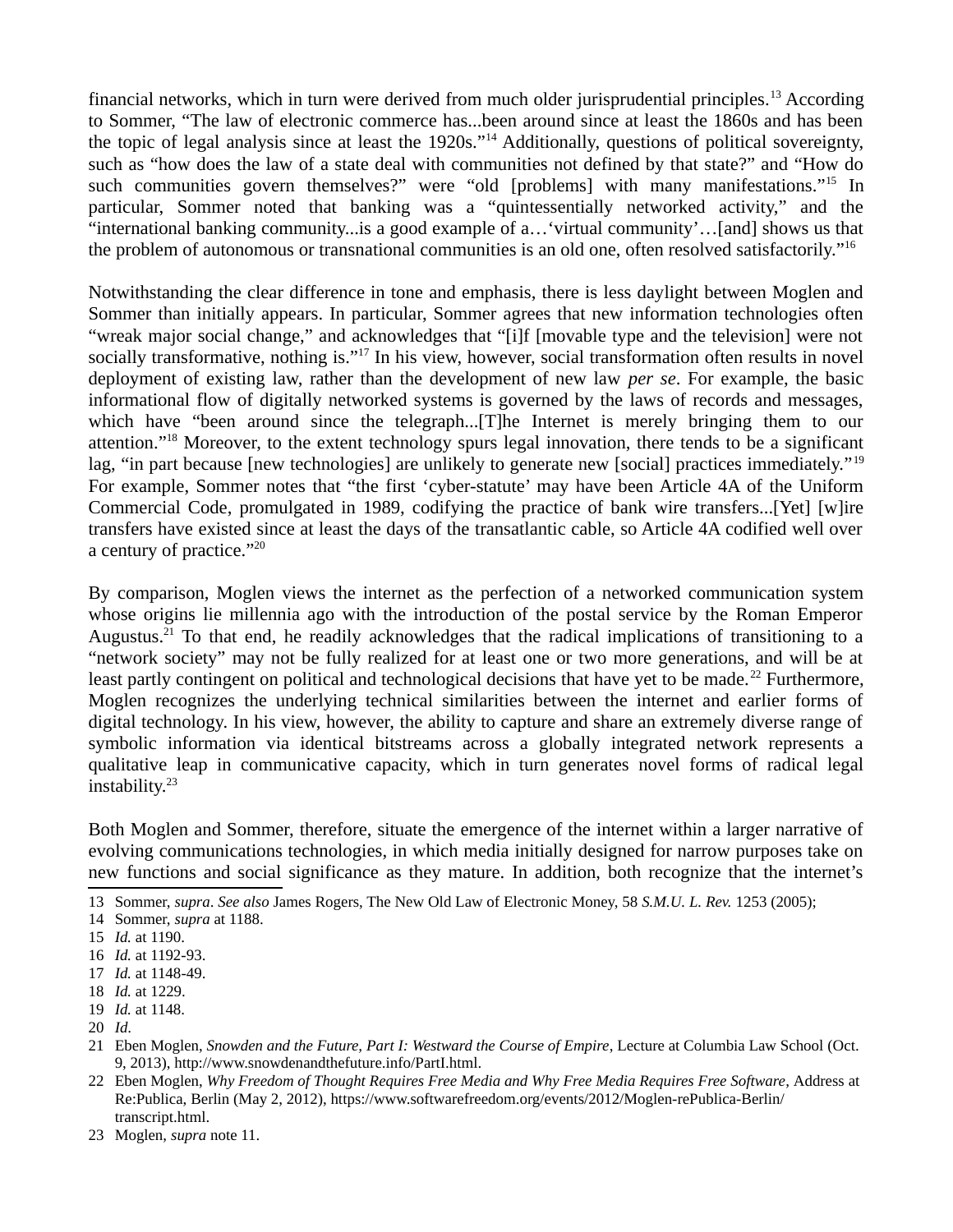disruptive potential lies primarily in its capacity to transform broader social dynamics, rather than the narrow legal principles that govern the underlying technology. Notably, both authors first articulated their views over twenty years ago, and while they remain highly relevant, there have been significant technological advances in the intervening years, particularly in the realm of digital finance. Given these developments (discussed further in Part III), it is entirely possible that Sommer's claim that "new problems in cyberlaw may be very old problems in banking law," and Moglen's claim that in the network society, "past 'principles' of...economic law...that seemed always true everywhere, aren't anymore," may ultimately both prove correct.

#### **II. Monetary Information and Monetized Information**

*Cash, Rules, Everything, Around, Me C.R.E.A.M. Get the money Dollar, dollar bill y'all*

- Wu-Tang  $Clan<sup>24</sup>$  $Clan<sup>24</sup>$  $Clan<sup>24</sup>$ 

Money is commonly understood to have emerged as a technologically superior alternative to barter, solving the problem of the "double coincidence of wants" by functioning as an "ur-commodity" that individuals could use to buy and sell other goods and services.<sup>[25](#page-4-1)</sup> This narrative, while superficially plausible, lacks any basis in the historical or anthropological record. In fact, money first emerged as a form of standardized record-keeping to facilitate the governance of social units too large to manage solely via face-to-face relationships.<sup>[26](#page-4-2)</sup> Political leaders and their bureaucratic agents imposed nonreciprocal obligations, including taxes, fees, fines, and tithes, and determined what tokens or commodities were acceptable in payment.<sup>[27](#page-4-3)</sup> These legally recognized 'tax-credits' then circulated as money among private actors, who used them to establish subsidiary systems of credit and mutual exchange.<sup>[28](#page-4-4)</sup> Over time, public and private actors developed increasingly sophisticated administrative institutions and accounting methods to keep track of complex webs of financial obligations and flows of real resources.

According to archaeologist Denise Schmandt-Besserat, the origins of modern writing itself can be traced back to early monetary practices.<sup>[29](#page-4-5)</sup> Public authorities first issued (and subsequently collected) tax receipts in the form of three-dimensional clay tokens, which were later sealed in tubes with markings on the outside to denominate the tokens included therein for safekeeping. Eventually, these tubes were replaced with flat, two-dimensional tablets, and the markings expanded from basic numerical quantities to include other kinds of legally relevant information. Finally, these grammatical

<span id="page-4-0"></span><sup>24</sup> Wu-Tang Clan, *C.R.E.A.M., on* Enter the Wu-Tang (36 Chambers) (Loud Records 1993).

<span id="page-4-1"></span><sup>25</sup> L. Randall Wray, Alternative Approaches to Money, 11(1) *Theor. Inq. Law* 29, 30 (2010).

<span id="page-4-2"></span><sup>26</sup> *See, e.g.*, David Graeber, *Debt: The First 5,000 Years* (2011); Michael Hudson, *The Role of Accounting in Civilization's Economic Takeoff, in* Creating Economic Order: Record-Keeping, Standardization, and the Development of Accounting in the Ancient Near-East, 1 (Michael Hudson & Cornelia Wunsch, eds., 2004).

<span id="page-4-3"></span><sup>27</sup> *See, e.g.*, Christine Desan, *Money as a Legal Institution, in* Money in the Western Legal Tradition: Middle Ages to Bretton Woods, 18 (David Fox & Wolfgang Ernst, eds., 2015); Wray, *supra* at 39; Pavlina Tcherneva, *Chartalism and the Tax-Driven Approach to Money, in* A Handbook of Alternative Monetary Economics, 69 (Philip Arestis & Malcolm Sawyre, eds., 2007).

<span id="page-4-4"></span><sup>28</sup> Desan, *supra* at 25. *See also* Robert Hockett & Saule Omarova, The Finance Franchise, 102 *Cornell L. Rev.* 1143 (2017); Stephanie Bell, The Role of the State and the Hierarchy of Money, 25(2) *Cambridge J. of Econ.* 149 (2001).

<span id="page-4-5"></span><sup>29</sup> Denise Schmandt-Besserat, *The Evolution of Writing* (2014), https://sites.utexas.edu/dsb/files/2014/01/evolution\_writing.pdf.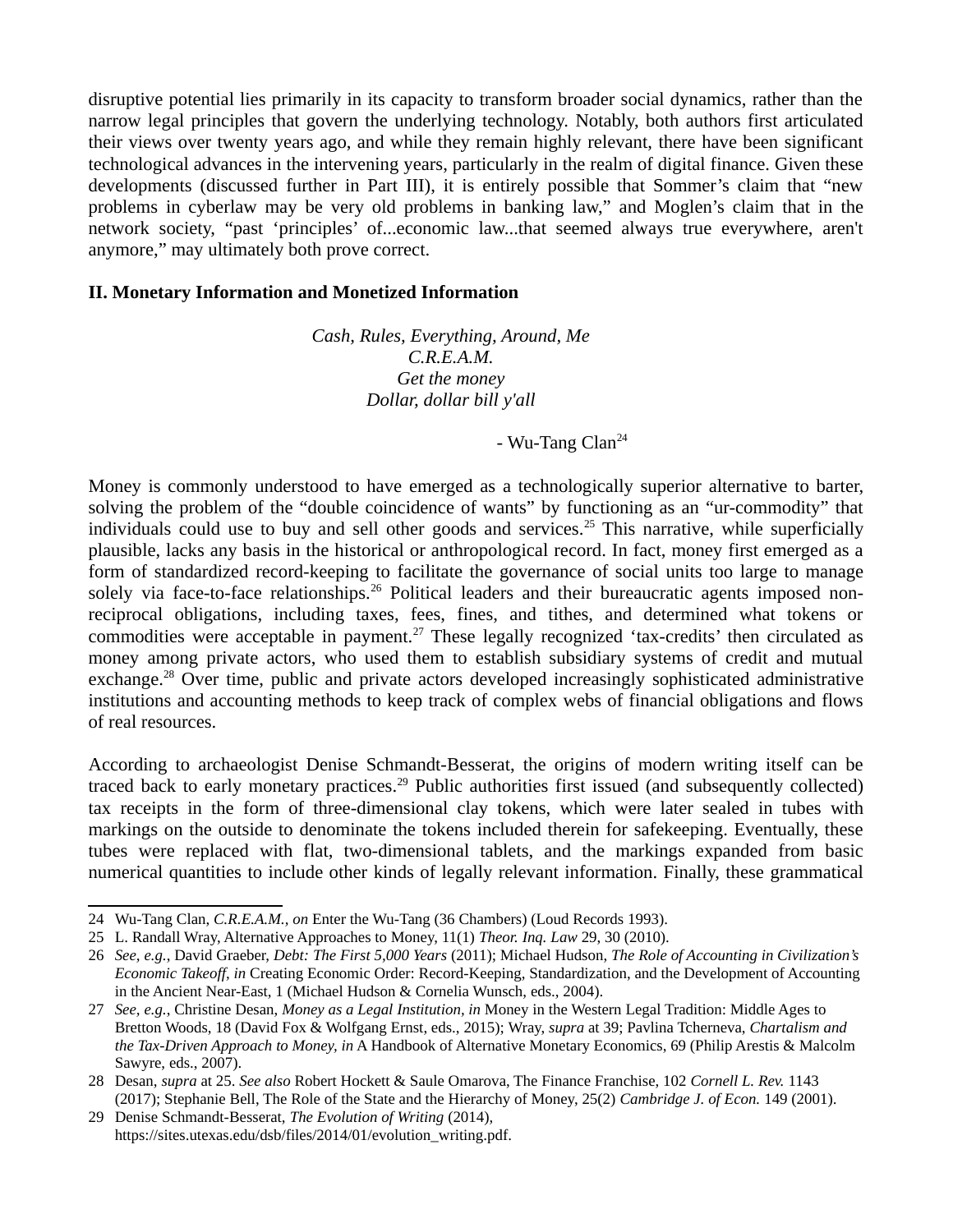and scribal technologies were adapted for non-administrative purposes, such as writing poetry and fiction.

While accounts of money often focus on the evolution of record-keeping practices and financial instruments (i.e. "money-things"),<sup>[30](#page-5-0)</sup> the underlying unit in which such money-things are denominated is arguably more fundamental.<sup>[31](#page-5-1)</sup> As anthropologist David Graeber notes, "the big question in the origins of money is how a sense of obligation – an 'I owe you one' – turns into something that can be precisely quantified."<sup>[32](#page-5-2)</sup> According to Graeber, the transformation of previously qualitative, socially mediated relationships into "exact equivalents" occurs when there is a "potential for violence:"

If you give someone a pig and they give you a few chickens back you might think they're a cheapskate, and mock them, but you're unlikely to come up with a mathematical formula for exactly how cheap you think they are. If someone pokes out your eye in a fight, or kills your brother, that's when you start saying, "traditional compensation is exactly twenty-seven heifers of the finest quality and if they're not of the finest quality, this means war!" $33$ 

Throughout history, money has functioned as a common unit of account for a wide range of legislative and judicial value calculations, from the common law of obligations and criminal law through to regulatory cost-benefit analysis and human rights.<sup>[34](#page-5-4)</sup> Contrary to orthodox economic theory, however, money is not merely a neutral veil for underlying real economic activity. Rather, monetary values are determined in large part by the legal structure of the monetary system itself, $35$  as well as the processes by which monetary values are aggregated across different contexts to establish a general system of prices.<sup>[36](#page-5-6)</sup> Consequently, as German monetary theorist Georg Friedrich Knapp argued, "[m]oney is a creature of law. A theory of money must therefore deal with legal history."[37](#page-5-7)

According to legal historian Christine Desan, the transition from feudalism to industrial capitalism was precipitated by the emergence of a new mode of monetary production, in which the power to create public money – previously the exclusive prerogative of the sovereign – was for the first time shared with a class of profit-seeking investors and banking intermediaries.<sup>38</sup> By aligning the self-interest of private capital with the physical and legal systems by which money itself was created, Britain

<span id="page-5-0"></span><sup>30</sup> *See, e.g.*, Benjamin Geva, *'Bank Money': The Rise, Fall, and Metamorphosis of the 'Transferable Deposit',* in Money in the Western Legal Tradition: Middle Ages to Bretton Woods, 359 (David Fox & Wolfgang Ernst, eds., 2015).

<span id="page-5-1"></span><sup>31</sup> *See, e.g.*, Alla Semanova, Would You Barter With God? Why Holy Debts and Not Profane Markets Created Money, 70(2) *Am. J. of Econ. & Socio.* 376 (2011).

<span id="page-5-2"></span><sup>32</sup> Philip Pilkington, What is Debt? An Interview With Economic Anthropology David Graeber, *Naked Capitalism* (Aug. 26, 2011), https://www.nakedcapitalism.com/2011/08/what-is-debt-%E2%80%93-an-interview-with-economicanthropologist-david-graeber.html.

<span id="page-5-3"></span><sup>33</sup> *Id.*

<span id="page-5-4"></span><sup>34</sup> *See, e.g.*, Desan, *supra* note 27; Lua Yuille & Rohan Grey, Money and Property, *Law and Political Economy* (May 16, 2019), https://lpeblog.org/2019/05/16/money-and-property; Raúl Carrillo, Keeping It Real: Law, Coercion, and the Frontiers of Public Finance, *New Economic Perspectives* (June 25, 2014), https://neweconomicperspectives.org/2014/06/keeping-real-law-coercion-frontiers-public-finance.html.

<span id="page-5-5"></span><sup>35</sup> *See, e.g.*, Yair Listokin, *Law and Macroeconomics: Legal Remedies to Recessions* (2019); Simon Deakin et al, Legal Institutionalism: Capitalism and the Constitutive Role of Law, 45(1) *J. of Comp. Econ.* 188 (2015); Katharina Pistor, A Legal Theory of Finance, 41(2) *J. of Comp. Econ.* 315 (2013); Roy Kreitner, The Jurisprudence of Global Money, 11 *Theor. Inq. Law* 177 (2010).

<span id="page-5-6"></span><sup>36</sup> *See, e.g.*, Blair Fix, The Aggregation Problem: Implications for Ecological and Biophysical Economics, 4(1) *Biophysical Econ. and Resource Quality* 1 (2019); David Grewal, The Laws of Capitalism, 128 *Harv. L. Rev.* 626 (2014).

<span id="page-5-7"></span><sup>37</sup> George Friedrich Knapp, *The State Theory of Money* (1924). *See also* Roy Kreitner, Legal History of Money, 8 *Ann. Rev. of L. & Soc. Sci.* 415 (2012).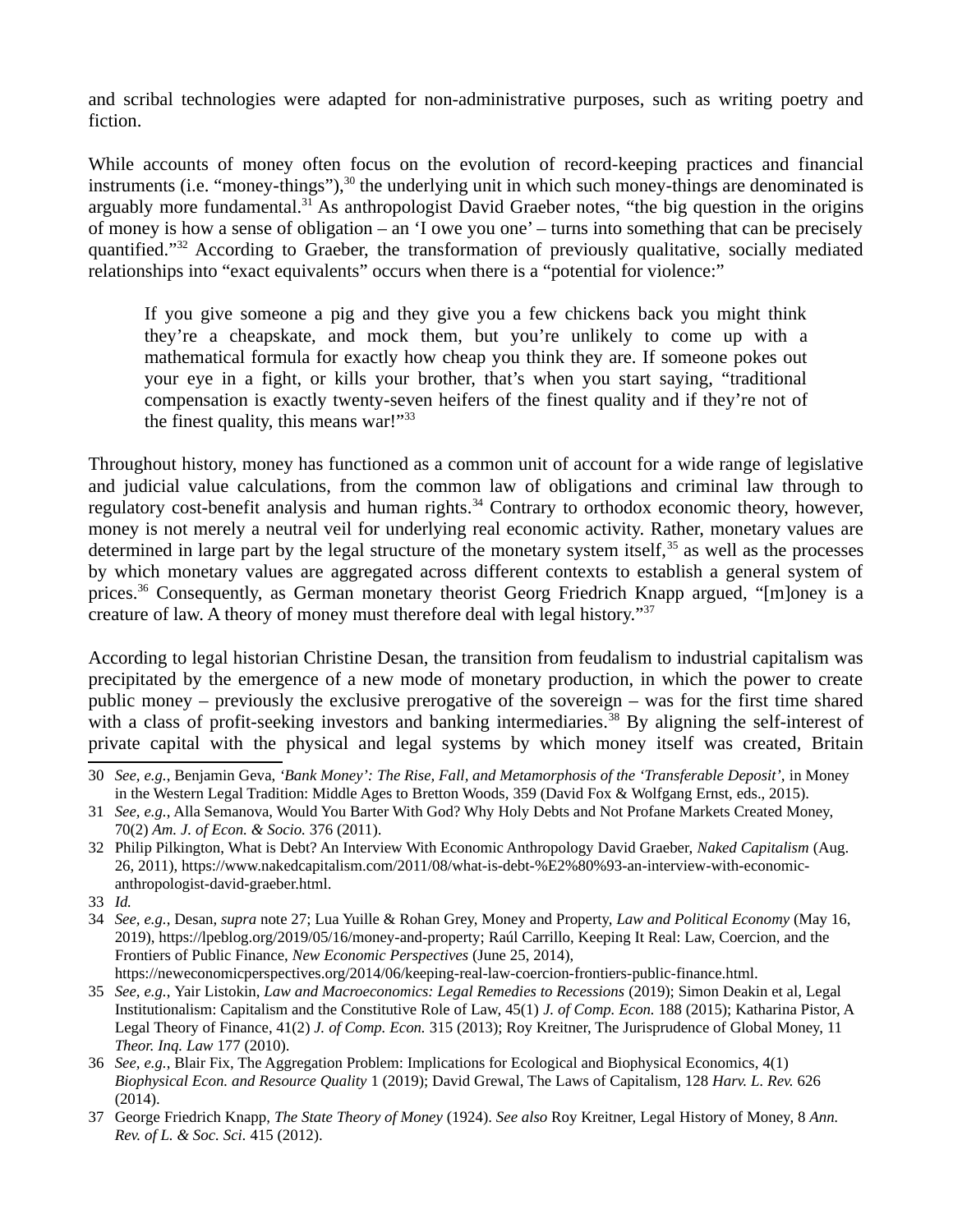unleashed a wave of financial innovation that permanently transformed the productive dynamics of the entire global economy. Presently, a similar transition is underway, however in this case the interests of private capital are aligned with the physical and legal systems that create, store, and process *monetizable information*, rather than money *per se.* As Julie Cohen argues:

In referring to the shift from industrialism to informationalism...[I] mean to indicate two kinds of fundamental transformations. First is a movement away from an economy oriented principally toward manufacturing and related activities toward one oriented principally around the production, accumulation, and processing of information...Second is a transformation in the conduct of even traditional industrial activity...information technology assumes an an increasingly prominent role in the control of industrial production and in the management of all kinds of enterprises.<sup>[39](#page-6-0)</sup>

As with the earliest forms of written record-keeping, the aim of these new technologies and systems of information production is to improve the ability of governing entities to monitor and condition social behavior in large social units. In contrast to earlier economic regimes, however, the dominant governing entities in question are not sovereign states, motivated by concerns of political legitimacy, but rather transnational corporations motivated by the pursuit of profit. Thus, as Shoshana Zuboff argues:

'Big data' is above all the foundational component in a deeply intentional and highly consequential new logic of accumulation...This new form of information capitalism aims to predict and modify human behavior as a means to produce revenue and market control...While 'big data' may be set to other uses, those do not erase its origins in an extractive project founded on formal indifference to the populations that comprise both its data sources and ultimate targets.<sup>[40](#page-6-1)</sup>

More broadly, monetary systems not only translate existing social and economic information into monetizable information, but also generate new forms of information from within. Indeed, as both Karl Marx and John Maynard Keynes observed, modern capitalist economies are driven by a self-referential cycle of monetary accumulation, rather than external considerations of social well-being or material prosperity.[41](#page-6-2) Furthermore, as sociologist Viviana Zelizer has documented, although "modern money seems starkly homogeneous...[in reality] [w]e assig[n] different meanings and separate uses for particular kinds of monies...Not all dollars are equal."<sup>[42](#page-6-3)</sup> Recording and processing new forms of internally generated monetary information necessitates the creation of new administrative and governance technologies, which in turn become sites for the production of yet more monetary information.[43](#page-6-4) In this sense, money functions simultaneously as a specific type of information, a mode

<sup>38</sup> Christine Desan, *Making Money: Coin, Currency, and the Coming of Capitalism* (2014). *See also* Andrew David Edwards, The American Revolution and Christine Desan's New History of Money, 42(1) *L. & Soc. Inq.* 252.

<span id="page-6-0"></span><sup>39</sup> Julie Cohen, The Regulatory State in the Information Age, 17 *Theor. Inq. Law* 369, 371 (2016).

<span id="page-6-1"></span><sup>40</sup> Shoshana Zuboff, Big Other: Surveillance Capitalism and the Prospects of an Information Civilization, 30 *J. of Inf. Tech.* 75, 75-76 (2015).

<span id="page-6-2"></span><sup>41</sup> John Maynard Keynes, Drafts of the General Theory, in *Collected Writings Vol. XXIX*, 81 (1979); Karl Marx, *Capital, Vol. I*, Chapter 4 (1867 [1977], trans. Ben Fowkes).

<span id="page-6-3"></span><sup>42</sup> Viviana Zelizer, The Social Meaning of Money: "Special Monies," 95(2) *Am. J. of Socio.* 342, 342-343. *See also*  Viviana Zelizer, *The Social Meaning of Money* (2017).

<span id="page-6-4"></span><sup>43</sup> *See, e.g.*, Shoshana Zuboff, *The Age of Surveillance Capitalism: The Fight for a Human Future at the New Frontier of Power* (2019); Frank Pasquale, *The Black Box Society: The Secret Algorithms That Control Money and Information* (2016); Martha Poon, Corporate Capitalism and the Growing Power of Big Data, 41(6) *Sci. Tech. & Human Values* 1088.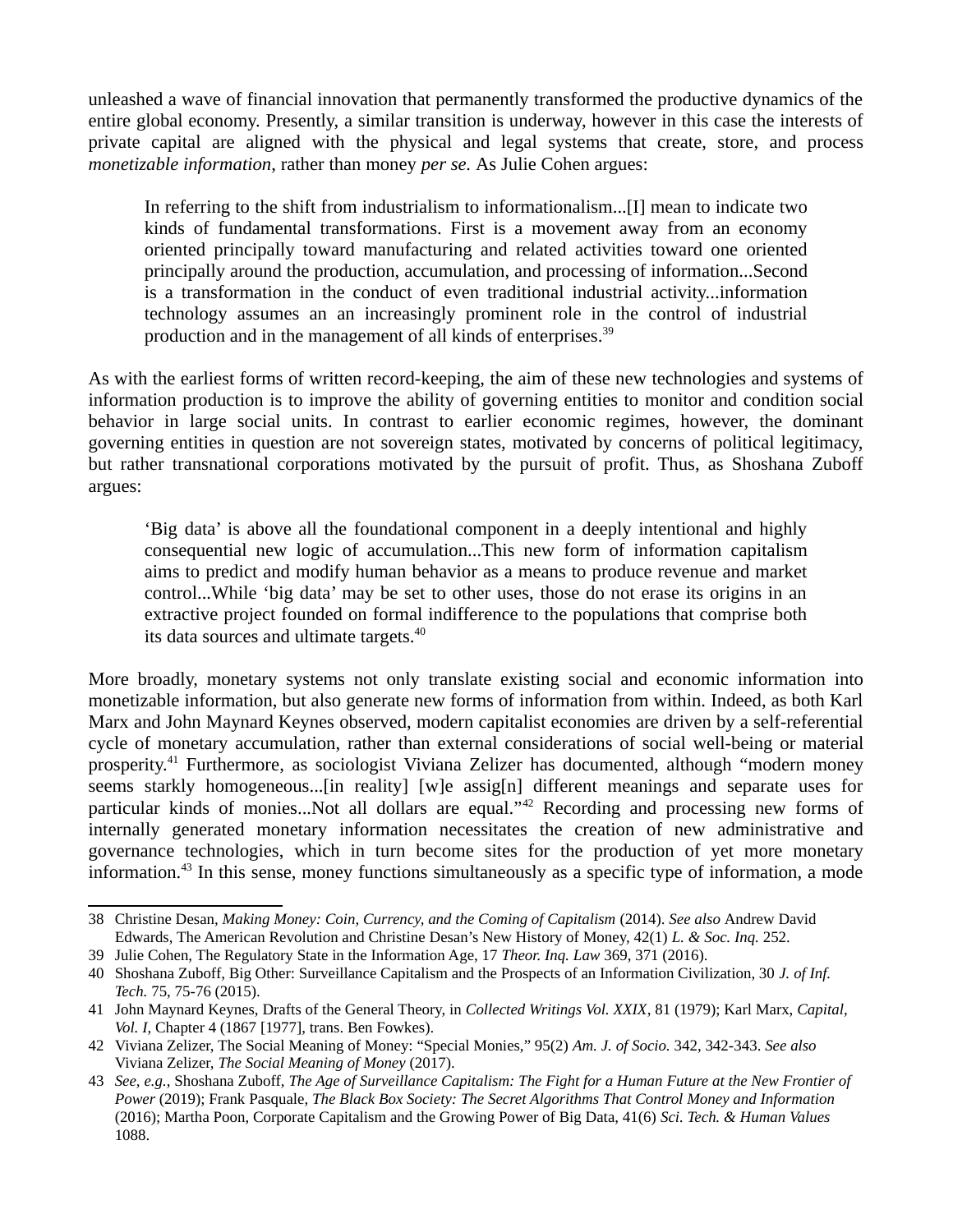of ordering other types of information, a means of producing new information, and a self-contained information ecosystem.<sup>[44](#page-7-0)</sup>

### **III. Digital Money: From Frontier to Enclosure**

*[When] the empire of the Romans filled the world...the world became a safe and dreary prison for [its] enemies...On every side [they were] encompassed with a vast extent of sea and land, which [they] could never hope to traverse without being discovered, seized, and restored to [their] irritated master..."Wherever you are," said Cicero to the exiled Marcellus, "remember that you are equally within the power of the conqueror."*

- Edward Gibbon $45$ 

Digital money has been a central concern of internet theorists for decades. As Sommer noted in 1998, "[m]ost of what occurs in the Internet is commercial. Most commercial transactions require payment in money...Therefore, the commercial part of the internet – most of the Internet – is regulable through the money."<sup>[46](#page-7-2)</sup> For early internet freedom activists, this concern manifested in a commitment to developing technologies that allowed for anonymous, decentralized, and non-censorable digital transactions in a manner similar to physical currency.<sup>[47](#page-7-3)</sup> For example, in 1993, Eric Hughes penned "A Cypherpunk's Manifesto," which declared that:

Privacy is necessary for an open society in the electronic age...[and] requires anonymous transaction systems...We cannot expect...large, faceless organizations to grant us privacy out of their beneficence...We must defend our own privacy if we expect to have any...We the Cypherpunks are dedicated to building anonymous systems...We are defending our privacy with...electronic money.[48](#page-7-4)

For most cypherpunks, an instinctual (left- or right-leaning) skepticism of the state led them to downplay the importance of public monetary reform, in favor of cryptographic technologies that they believed would facilitate competing – and superior – forms of privately issued money. Ironically, however, the most successful of these early efforts, such as David Chaum's Digicash, were ultimately licensed or acquired by commercial banks and credit card companies, whose payments systems were in turn built upon a foundation of public money.<sup>[49](#page-7-5)</sup>

In the mid- to late-2000s, the previously nascent digital consumer finance industry began to expand exponentially, driven by new developments in hardware and software infrastructure, as well as widespread skepticism towards traditional banking institutions in the aftermath of the global financial

<span id="page-7-0"></span><sup>44</sup> *See* Annalise Riles, *Collateral Knowledge: Legal Reasoning in the Global Financial Markets* (2011).

<span id="page-7-1"></span><sup>45</sup> Edward Gibbon, *The Decline and Fall of the Roman Empire, Vol. I*, 95 (1776).

<span id="page-7-2"></span><sup>46</sup> Sommer, *supra* at 1190-91.

<span id="page-7-3"></span><sup>47</sup> *See, e.g.*, David Chaum, *Blind Signatures for Untraceable Payments, in* Advances in Cryptology Proceedings of Crypto 82, 199 (David Chaum, Ronald Rivest, & Alan Sherman eds., 1982).

<span id="page-7-4"></span><sup>48</sup> Eric Hughes, *A Cypherpunk's Manifesto* (March 9, 1993), https://www.activism.net/cypherpunk/manifesto.html.

<span id="page-7-5"></span><sup>49</sup> DigiCash, *DigiCash's Ecash to be Issued by Deutsche Bank* (May 7, 1996), https://www.chaum.com/ecash/articles/1996/05-07-96%20-%20DigiCash\_s%20Ecash%E2%84%A2%20to%20be %20Issued%20by%20Deutsche%20Bank.pdf.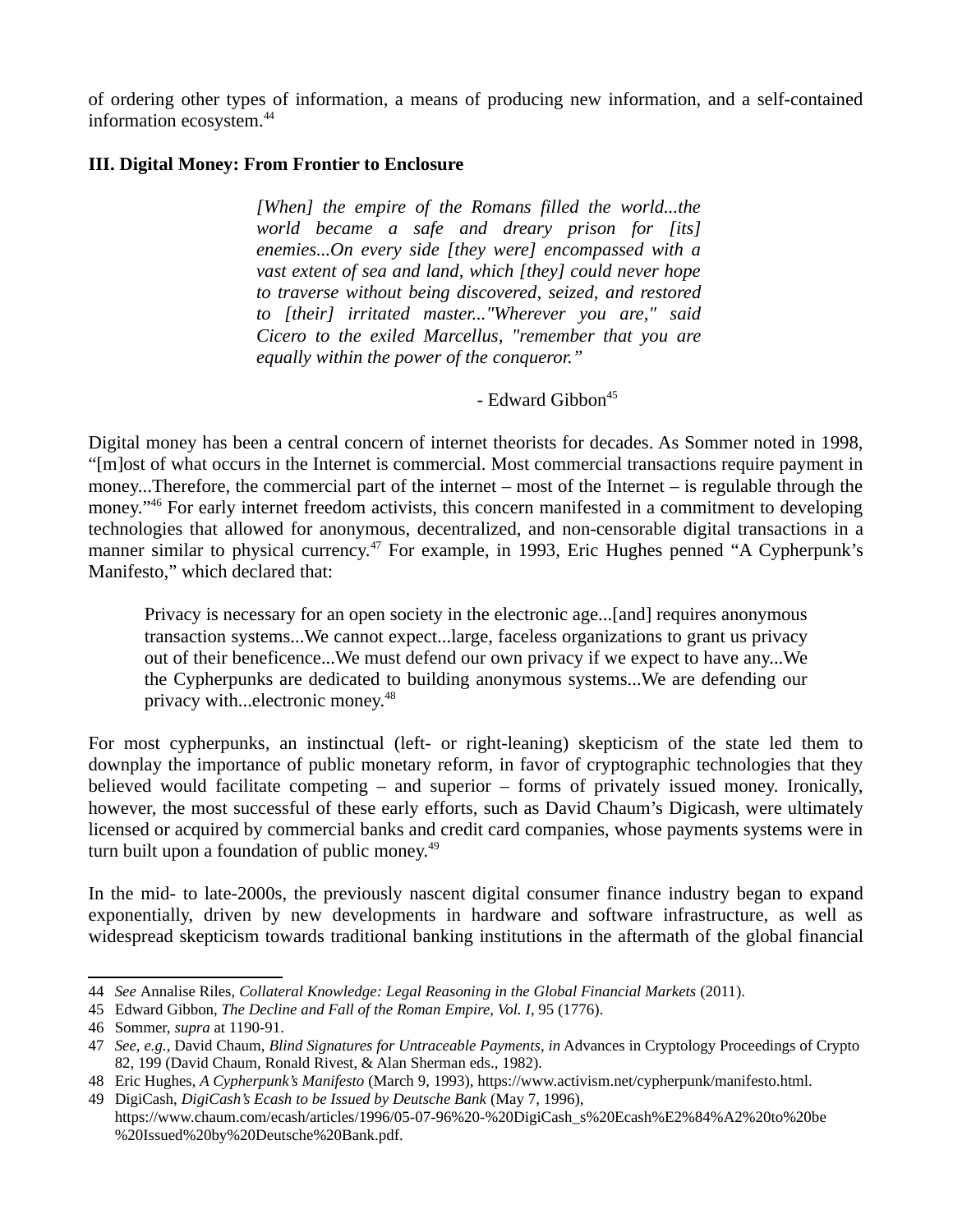crisis.[50](#page-8-0) In particular, the rapid proliferation of mobile phones capable of processing transactions and storing value locally allowed consumers to eschew traditional point-of-sale payments devices in favor of "digital wallets" that they could carry in their pockets, wherever they went. This, in turn, provided a new entry point into the financial services sector for telecommunications and technology companies, particularly in communities with limited access to more traditional banking services.<sup>[51](#page-8-1)</sup>

Around the same time, advances in cryptographic and consensus-driven data management software, combined with the growth of social media-driven 'meme' culture, set the stage for the emergence of Bitcoin and similar 'cryptocurrency' and 'blockchain' initiatives. Many of the early and most vocal proponents of these initiatives presented them as natural successors to the earlier cypherpunks dream of a truly decentralized, privacy-respecting internet.<sup>[52](#page-8-2)</sup> In doing so, however, they often disavowed the inherently social nature of money itself, encapsulated most succinctly in the claim by early Facebook investors, the Winklevoss twins, that by investing in Bitcoin, they had "elected to put [their] money and faith in a mathematical framework that is free of politics and human error."<sup>[53](#page-8-3)</sup>

In reality, however, this "second wave" of digital currency pioneers, like their predecessors in the 1990s, were from the outset deeply entangled in existing legal and regulatory structures.<sup>[54](#page-8-4)</sup> Moreover, they proved highly vulnerable to capture or absorption by established financial and technological interests. Indeed, many of the promising early 'cryptocurrency' projects have since either devolved into yet another layer of the formal banking system, or been superseded by 'stablecoin' projects that combine private payments technology with a stable underlying value based upon existing public money. Or, in some cases, both.

In 2019, Facebook announced plans to launch its own global digital currency, called 'Libra,' that it claimed would be provided as a 'public good,' despite being governed by a Facebook-led conglomerate that included commercial banks, tech giants, and credit card companies.<sup>[55](#page-8-5)</sup> In the wake of considerable public backlash and regulatory skepticism, Libra has since pivoted towards a 'stablecoin' approach that fuses a new transnational payments ecosystem on top of existing domestic public monetary infrastructure.[56](#page-8-6) Ostensibly, Libra's goal is to facilitate global peer-to-peer and consumer-to-business

<span id="page-8-4"></span>54 *See, e.g.*, The Law Library of Congress, *Regulation of Cryptocurrency Around the World* (June 2018), https://www.loc.gov/law/help/cryptocurrency/cryptocurrency-world-survey.pdf; Richard Levin, Aaron Obiren, & Stephanie Osterman, Dread Pirate Roberts, Byzantine Generals, and Federal Regulation of Bitcoin, 27(4) *J. of Tax. & Reg. of Fin. Inst.* 5; Securities and Exchange Commission, *Release No. 81207 – Report of Investigation Pursuant to Section 21(a) of the Securities Exchange Act of 1934: The DAO* (July 25, 2017), https://www.sec.gov/litigation/investreport/34-81207.pdf; Yuki Furukawa, Former Mt. Gox CEO Mark Karpeles Gets Suspended Jail Term, *Bloomberg* (March 15, 2019), https://www.bloomberg.com/news/articles/2019-03-15/formerbitcoin-baron-mark-karpeles-gets-suspended-jail-term.

<span id="page-8-0"></span><sup>50</sup> *See, e.g.*, Douglas Arner, Janos Nathan Barberis, & Ross Buckley, The Evolution of Fintech: A New Post-Crisis Paradigm?, 47 *Geo. J. Int'l L.* 1271 (2015-2016).

<span id="page-8-1"></span><sup>51</sup> *See, e.g.*, Rohan Grey, Mobile Money in Developing Countries: Macroeconomic Implications and Potential, *Global Institute for Sustainable Prosperity Working Paper No. 116* (June 2017), http://www.global-isp.org/wp-content/uploads/ WP-116.pdf.

<span id="page-8-2"></span><sup>52</sup> *See, e.g.*, Sarah Jeong, *The Bitcoin Protocol as Law and the Politics of a Stateless Currency* (May 8, 2013), https://papers.ssrn.com/sol3/papers.cfm?abstract\_id=2294124.

<span id="page-8-3"></span><sup>53</sup> Nathaniel Popper & Peter Lattman, Never Mind Facebook; Winklevoss Twins Rule in Digital Money, *New York Times* (April 11, 2013), https://dealbook.nytimes.com/2013/04/11/as-big-investors-emerge-bitcoin-gets-ready-for-its-close-up. *See also* Yanis Varoufakis, *Bitcoin and the Dangerous Fantasy of Apolitical Money* (April 22, 2013), https://www.yanisvaroufakis.eu/2013/04/22/bitcoin-and-the-dangerous-fantasy-of-apolitical-money.

<span id="page-8-5"></span><sup>55</sup> Libra, White Paper (June 2019, rev. April 2020), https://libra.org/en-US/white-paper. *See also* Josh Constine, Facebook Announces Libra Cryptocurrency: All You Need to Know, *TechCrunch* (June 18, 2019), https://techcrunch.com/2019/06/18/facebook-libra.

<span id="page-8-6"></span><sup>56</sup> Libra, *supra*.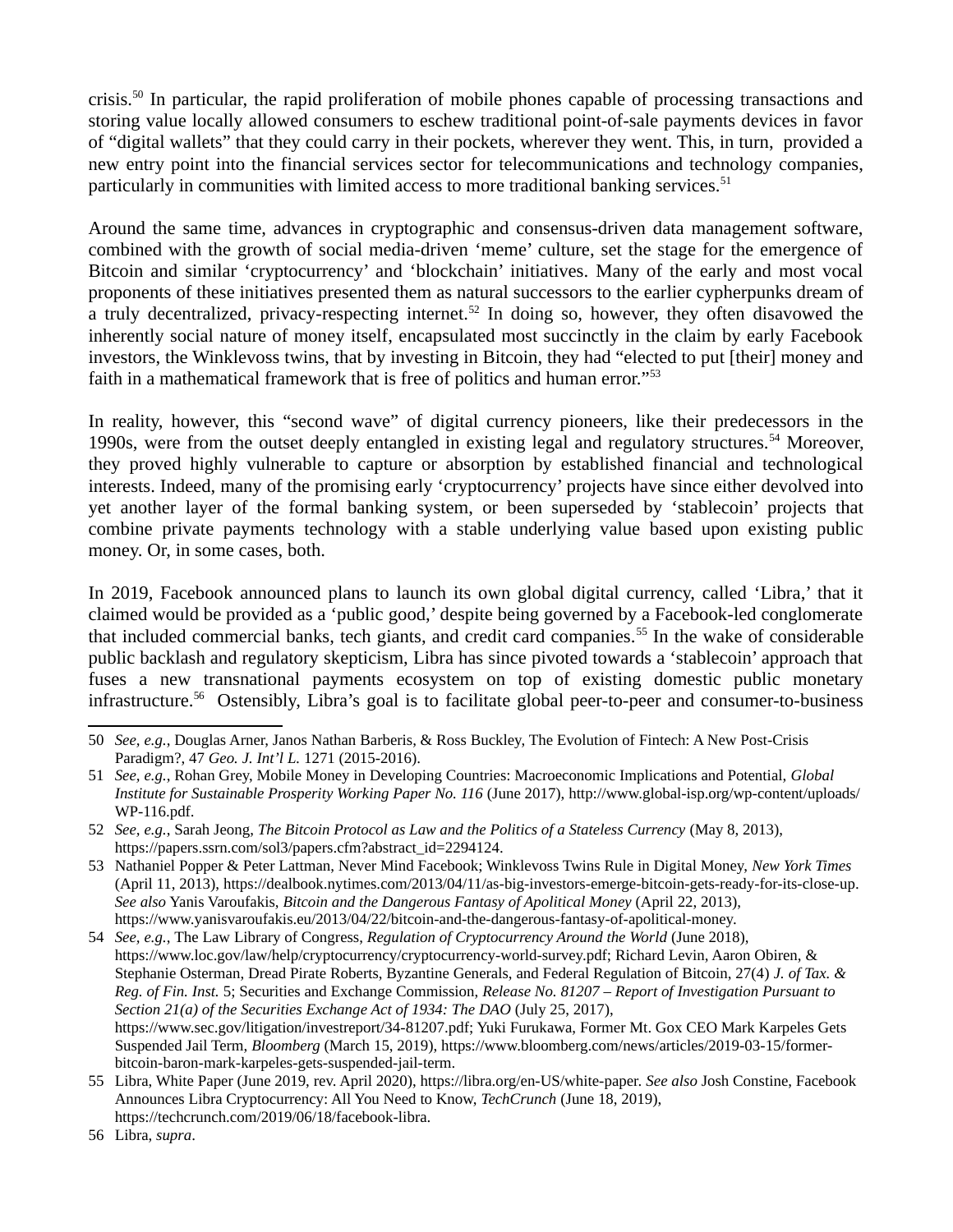payments through existing web-based platforms. In practice, however, it provides yet another opportunity for Facebook (and its corporate partners) to generate and collect data on a 2+ billion consumer base, and to further perfect their already considerably detailed social graphs of the entire human race.<sup>[57](#page-9-0)</sup>

Notwithstanding its amorphous business model,<sup>[58](#page-9-1)</sup> the sheer scale and scope of Libra's ambition – i.e. to become the "internet of money"<sup>[59](#page-9-2)</sup> – has ignited a sense of urgency among policymakers as to the need for digital public monetary reform. In 2019, for example, Benoit Couere, head of the Bank of International Settlements' 'Innovation Hub' and former governor of the European Central Bank, described Libra as a "wake-up call," and argued that "whatever fate awaits private digital money, they will likely change the international monetary and financial system in one way or another, either directly or by driving global central banks to innovate."<sup>[60](#page-9-3)</sup> That same year, during a Congressional hearing with Libra founder, David Marcus, U.S. Representative Ayanna Pressley (D.-Mass.) noted that "the reason that [Facebook] even has this opportunity to pursue [a digital currency] is because the Federal Reserve has failed...to offer Americans an equitable, reliable, efficient, safe and secure system to access and move their monies."<sup>[61](#page-9-4)</sup>

Presently, over eighty percent of central banks around the world are evaluating or experimenting with their own central bank digital currency ("CBDC") systems.<sup>[62](#page-9-5)</sup> Many countries, from China to the Bahamas, are already at the stage of mass rollout, even as many of the underlying practical and legal issues remain unresolved. $63$  Many of these issues, including the appropriate balance between social welfare and profit-seeking, privacy and surveillance, and local and global sovereignty, have echoes in earlier debates over the internet, and before that, the international payments system. While it is tempting to reduce such debates to a dichotomous struggle over the merits of public versus private ordering, in reality they cut deeper, implicating the very nature of governance itself. Consequently, as Moglen has argued, even "when the private parties have reduced their grip we will still have a great deal to accomplish by way of making political freedom."<sup>64</sup>

<span id="page-9-0"></span><sup>57</sup> *See, e.g.* John Harris, If Facebook or Google Create Their Own Currency, They Can Control Our Lives, *The Guardian*  (June 24, 2019), https://www.theguardian.com/commentisfree/2019/jun/24/facebook-google-currency-libra-financialtransactions.

<span id="page-9-1"></span><sup>58</sup> *See, e.g.*, Dirk Zetzsche, Ross Buckley, & Douglas Arner, Regulating Libra: The Transformative Potential of Facebook's Cryptocurrency and Possible Regulatory Responses, *European Banking Institute Working Paper Series 2019/44* (July 2019), https://papers.ssrn.com/sol3/Papers.cfm?abstract\_id=3414401; Raúl Carrillo, Don't Buy What Zuckerburg's Selling on Libra, *American Banker* (Oct. 22, 2019), https://www.americanbanker.com/opinion/dont-buywhat-zuckerbergs-selling-on-libra; Raúl Carrillo Following Mark Zuckerburg's Hearing, Facebook's Libra Project Hangs in the Balance, *The American Prospect* (Nov. 5, 2019), https://prospect.org/power/mark-zuckerbergcongressional-hearing-facebook-libra-project.

<span id="page-9-2"></span><sup>59</sup> Libra, *supra*.

<span id="page-9-3"></span><sup>60</sup> Benoît Cœuré, *Digital Challenges to the International Monetary and Financial System*, Panel Remarks at the Banque Centrale du Luxembourg-Toulouse School of Economics Conference on "The Future of the International Monetary System" (Sept. 17, 2019), https://www.ecb.europa.eu/press/key/date/2019/html/ecb.sp190917~9b63e0ea23.en.html.

<span id="page-9-4"></span><sup>61</sup> C-SPAN, *Facebook Digital Currency* (July 17, 2019), https://www.c-span.org/video/?462708-4/facebook-digitalcurrency. *See also* Rohan Grey, Facebook Wants Its Own Currency. That Should Scare Us All, *The Nation* (July 22, 2019), https://www.thenation.com/article/archive/facebook-libra-currency-digital.

<span id="page-9-5"></span><sup>62</sup> Codruta Boar, Henry Holden, & Amber Wadsworth, Impending Arrival – A Sequel to the Survey on Central Bank Digital Currency, Bank of International Settlements Papers No. 107, 3 (Jan. 2020), https://www.bis.org/publ/bppdf/bispap107.pdf.

<span id="page-9-6"></span><sup>63</sup> Jonathan Cheng, China Rolls Out Pilot Test of Digital Currency, *Wall Street Journal* (April 20, 2020), https://www.wsj.com/articles/china-rolls-out-pilot-test-of-digital-currency-11587385339; Farah Johnson, Complete Bahamian Digital Dollar Roll-Out By Year End, *The Tribune (*Feb. 13, 2020), http://www.tribune242.com/news/2020/feb/13/complete-bahamian-digital-dollar-roll-out-by-year.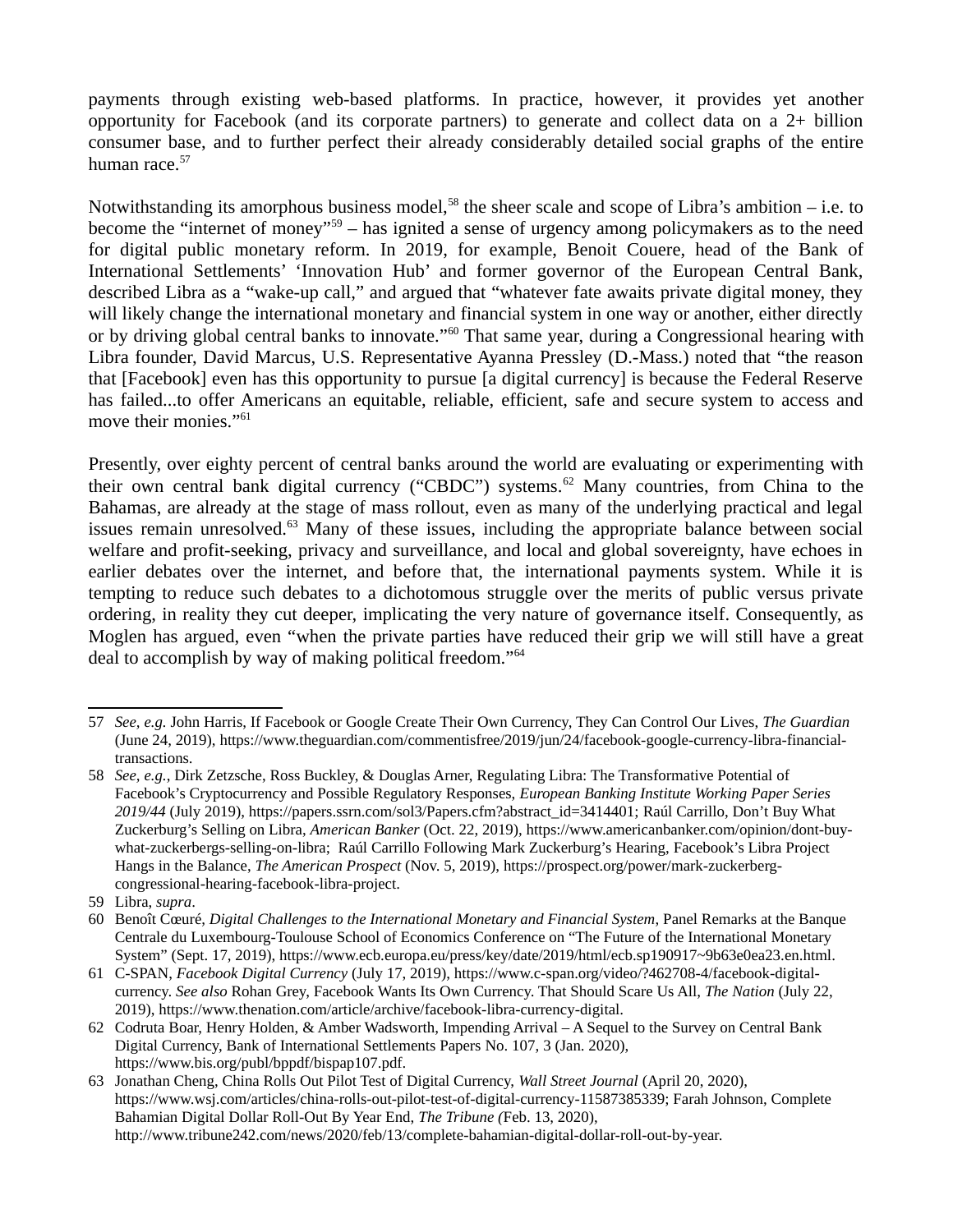In 1999, legal theorist Yochai Benkler noted that society was "in the midst of an enclosure movement in our information environment...that [would] subject more of the ways in which each of us uses information to someone else's exclusive control."[65](#page-10-0) At the time, his focus – like that of many internet theorists – was on the increasingly proprietarian flavor of copyright law as applied to digital networks, and the implications it posed for the future of freedom of speech. While such issues are undoubtedly important, arguably even more fundamental to expressive freedom is the ability to engage in economic activity via money itself. As attorney and journalist Sarah Jeong noted in 2014:

Money is speech...as immensely unpopular as [Citizens United v. Federal Election Commission] is, the court had a point—money is essential to political participation, and restrictions on the use of money in political activities can silence the cause of both the plutocrat and the dissident. But if money is speech, and free speech can require a certain degree of privacy, even anonymity, particularly so when the speaker supports an unpopular political cause—then why don't we have a right to anonymous payments?  $66$ 

Today, the clearest manifestation of this political struggle is the so-called "War on Cash;" a concerted international campaign by governments and businesses to drive consumers away from physical currency and towards forms of digital money that can be more easily monitored, data-mined, and censored.[67](#page-10-2) This "war" is justified on the basis of reducing crime and promoting "efficiency," "inclusion," and, in the aftermath of COVID-19, "public health."<sup>[68](#page-10-3)</sup> In practice, however, it is waged through both soft propaganda and the violent suppression of non-digital payments practices, embodied most starkly in Indian Prime Minister Narendra Modi's 2016 shock-move to demonetize a significant fraction of all high-denomination currency notes in private circulation.<sup>[69](#page-10-4)</sup> While there have been some scattered attempts to resist the tide, such as the recent enactment of a law in the city of Philadelphia prohibiting "cashless" businesses, $\frac{70}{10}$  $\frac{70}{10}$  $\frac{70}{10}$  they have thus far met with with only limited success.

If central bank digital currency is the contemporary financial vanguard of the network society's drive to establish a "pervasive global nervous system across [the] planet,"<sup>[71](#page-10-6)</sup> then the War on Cash is its rearguard. What the invention of the telegraph in the nineteenth century began, the eradication of physical currency in the twenty first century will complete. As Brett Scott observed in 2016, "the Death of Cash means the Rise of Something Else. [The war against the 'War on Cash' is thus a] battle to maintain alternatives to the growing digital panopticon that is emerging all around us."<sup>[72](#page-10-7)</sup> In this sense,

<sup>64</sup> Eben Moglen, *Free Software and Free Media*, Speech at the Internet Society of New York (May 3, 2006), https://en.wikisource.org/wiki/Free\_Software\_and\_Free\_Media.

<span id="page-10-0"></span><sup>65</sup> Yochai Benkler, Free as the Air to Common Use: First Amendment Constraints on Enclosure of the Public Domain, 74(2) *N.Y.U. L. Rev.* 354, 354-55 (1999).

<span id="page-10-1"></span><sup>66</sup> Sarah Jeong, Is Bitcoin Free Speech?, *Slate* (Feb. 7, 2014), https://slate.com/technology/2014/02/bitcoin-as-free-speechregulating-cryptocurrency-has-ramifications-for-democracy.html.

<span id="page-10-2"></span><sup>67</sup> *See, e.g.*, Brett Scott, The War on Cash, *The Long+Short* (Aug. 19, 2016), https://thelongandshort.org/society/war-oncash; Daniela Gabor & Sally Brooks, The Digital Revolution in Financial Inclusion: International Development in the Fintech Era, 22(4) *New Pol. Econ.* 1356.

<span id="page-10-3"></span><sup>68</sup> *See, e.g.*, Stephen O'Neal, Coronavirus Crisis Accelerates CBDC Race, Cash No Longer Untouchable, *CoinTelegraph* (April 10, 2020), https://cointelegraph.com/news/coronavirus-crisis-accelerates-cbdc-race-cash-no-longer-untouchable.

<span id="page-10-4"></span><sup>69</sup> *See, e.g.*, Indrajit Basu, Life After Demonetization: How India's Poor are Paying the Price, *Al Jazeera* (June 14, 2019), https://www.aljazeera.com/ajimpact/life-demonetisation-india-poor-paying-price-190614135641262.html.

<span id="page-10-5"></span><sup>70</sup> *See, e.g.*, Karen Zraick, Philadelphia Bans 'Cashless' Stores Amid Growing Backlash, *New York Times* (March 7, 2019), https://www.nytimes.com/2019/03/07/business/cashless-stores-philadelphia.html.

<span id="page-10-6"></span><sup>71</sup> Leonard Kleinrock, The Invisible Internet, *Internet Society* (Oct. 29, 2019), https://www.internetsociety.org/blog/2019/10/the-invisible-internet.

<span id="page-10-7"></span><sup>72</sup> Scott, *supra*. *See also* John Haskell & Nathan Tankus, Virtual Currency (in the Shadows of the Money Market), *Just Money* (April 9, 2010), https://justmoney.org/j-haskell-n-tankus-virtual-currency-in-the-shadows-of-the-money-